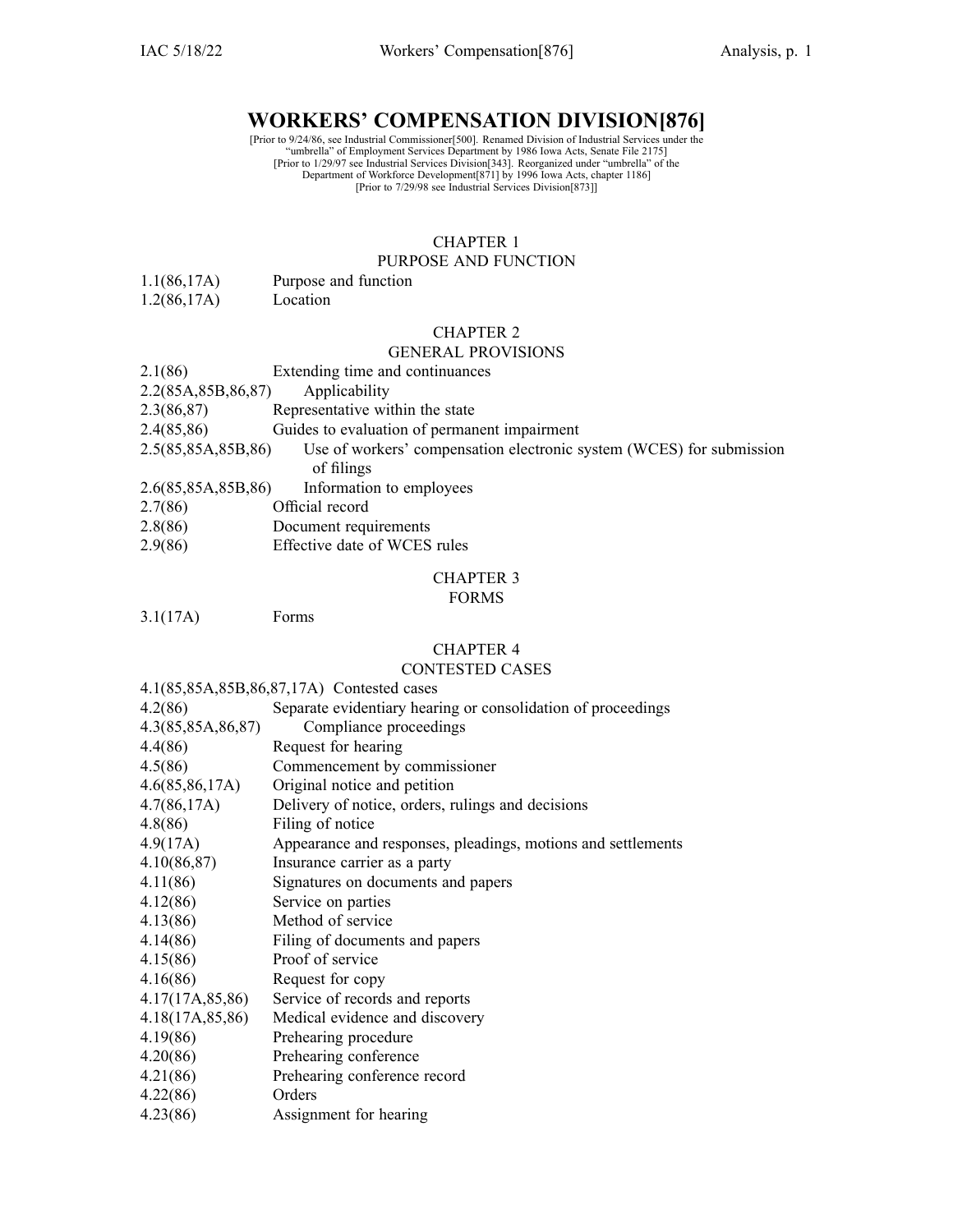| 4.24(17A, 86)     | Rehearing                                          |
|-------------------|----------------------------------------------------|
| 4.25(17A, 86)     | Appeal when rehearing requested                    |
| 4.26              | Reserved                                           |
| 4.27(17A, 86)     | Appeal                                             |
| 4.28(17A, 86)     | Briefing requirements on appeal                    |
| 4.29(86,17A)      | Review upon motion                                 |
| 4.30(86,17A)      | Transcript on appeal or review                     |
| 4.31(86)          | Completion of contested case record                |
| 4.32(86,17A)      | Recording of proceedings                           |
| 4.33(86)          | Costs                                              |
| 4.34(86)          | Dismissal for lack of prosecution                  |
| 4.35(86)          | Rules of civil procedure                           |
| 4.36(86)          | Compliance with order or rules                     |
| 4.37(86,17A)      | Waiver of contested case provisions                |
| 4.38(17A)         | Recusal                                            |
| 4.39(17A, 86)     | Filing by facsimile transmission (fax)             |
| 4.40(73GA,ch1261) | Dispute resolution                                 |
| 4.41 to 4.44      | Reserved                                           |
| 4.45(17A, 86)     | Length of briefs                                   |
| 4.46(17A,85,86)   | Contested case proceedings—health service disputes |
| 4.47              | Reserved                                           |
| 4.48(17A, 85, 86) | Application for alternate care                     |
| 4.49(17A, 85, 86) | Method of holding hearing                          |
| 4.50(85)          | Vocational training, education, and supplies       |
| 4.51(86)          | Agency notice of judicial review matters           |
| 4.52(86)          | Rules of electronic procedure                      |

# CHAPTER 5

# DECLARATORY ORDERS

- 5.1(17A) Petition for declaratory order
- 5.2(17A) Notice of petition
- 5.3(17A) Intervention
- 5.4(17A) Briefs
- 5.5(17A) Inquiries
- 5.6(17A) Service and filing of petitions and other papers
- 5.7(17A) Consideration
- 5.8(17A) Action on petition
- 5.9(17A) Refusal to issue order
- 5.10(17A) Contents of order—effective date
- 5.11(17A) Copies of orders
- 5.12(17A) Effect of <sup>a</sup> declaratory order
- 5.13(17A) Filing fee

# CHAPTER 6

### SETTLEMENTS AND COMMUTATIONS

- 6.1(85,86) Settlements under Iowa Code section [85.35](https://www.legis.iowa.gov/docs/ico/section/85.35.pdf)
- 6.2(85,86) Commutation
- 6.3(85,86) Commutation tables
- 6.4(85,86) Forms for commutation
- 6.5(85) Statement of awareness
- 6.6(86) Twenty-page limitation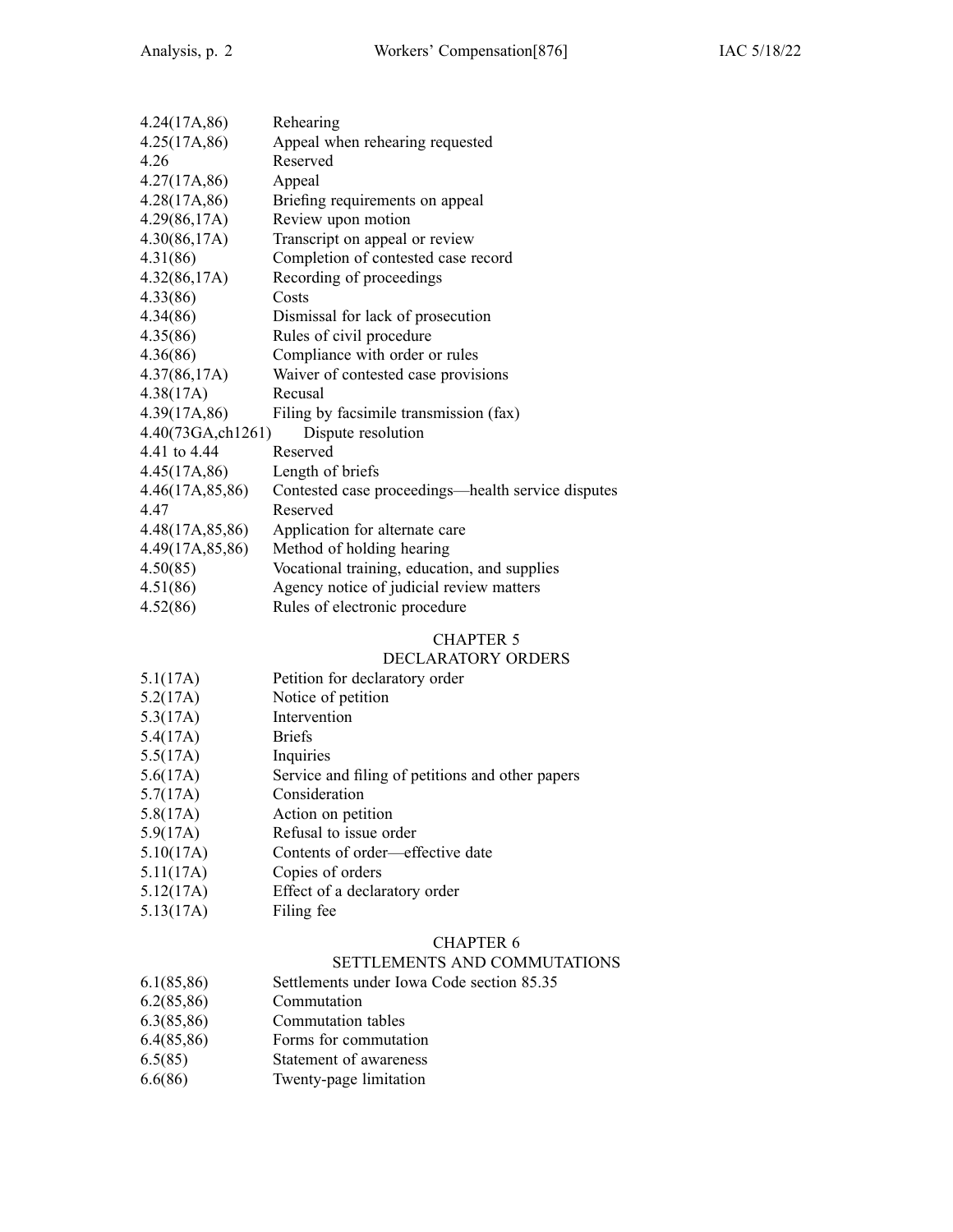| 6.7(85,86) | Claimant statement                |
|------------|-----------------------------------|
| 6.8(85,86) | Failure to timely file settlement |

# CHAPTER 7

#### PETITION FOR RULE MAKING (Uniform Rules)

- 7.1(17A) Petition for rule making
- 7.3(17A) Inquiries

#### CHAPTER 8

#### SUBSTANTIVE AND INTERPRETIVE RULES

- 8.1(85) Transportation expense
- 8.2(85) Overtime

8.3 Reserved

- 8.4(85) Salary in lieu of compensation
- 8.5(85) Appliances
- 8.6(85,85A) Calendar days—decimal equivalent
- 8.7(86) Short paper
- 8.8(85,17A) Payroll tax tables
- 8.9(85,86) Exchange of records
- 8.10(85B) Apportionment of age-related loss for occupational hearing loss claims
- 8.11(85) Offer of suitable work

#### CHAPTER 9

# PUBLIC RECORDS AND FAIR INFORMATION PRACTICES

(Uniform Rules)

| $9.1(17A, 22, 85-87)$  | Definitions                                                                                  |
|------------------------|----------------------------------------------------------------------------------------------|
| $9.3(17A, 22, 85-87)$  | Requests for access to records                                                               |
| $9.6(17A, 22, 85-87)$  | Procedure by which additions, dissents, or objections may be entered into<br>certain records |
| $9.8(17A, 22, 85-87)$  | Notice to suppliers of information                                                           |
| $9.9(17A, 22, 85-87)$  | Disclosure without the consent of the subject                                                |
| $9.10(17A, 22, 85-87)$ | Routine use                                                                                  |
| $9.11(17A, 22, 85-87)$ | Release to subject                                                                           |
| $9.12(17A, 22, 85-87)$ | Availability of records                                                                      |
| $9.13(17A, 22, 85-87)$ | Personally identifiable information                                                          |
|                        |                                                                                              |

9.14(17A,22,85-87) Applicability

# CHAPTER 10

# INFORMAL DISPUTE RESOLUTION PROCEDURES

| 10.1(17A, 85, 86) | Informal dispute resolution procedures |
|-------------------|----------------------------------------|
| 10.2              | Reserved                               |
| 10.3(17A, 85, 86) | Health service dispute resolution      |

#### CHAPTER 11

#### ELECTRONIC DATA INTERCHANGE (EDI)

- 11.1(85,86) Purpose
- 11.2(85,86) Definitions
- 11.3(85,86) Form of reporting
- 11.4(85,86) Manner of reporting
- 11.5 Reserved
- 11.6(85,86) Mandatory reporting deadline
- 11.7(85,86) Required reports